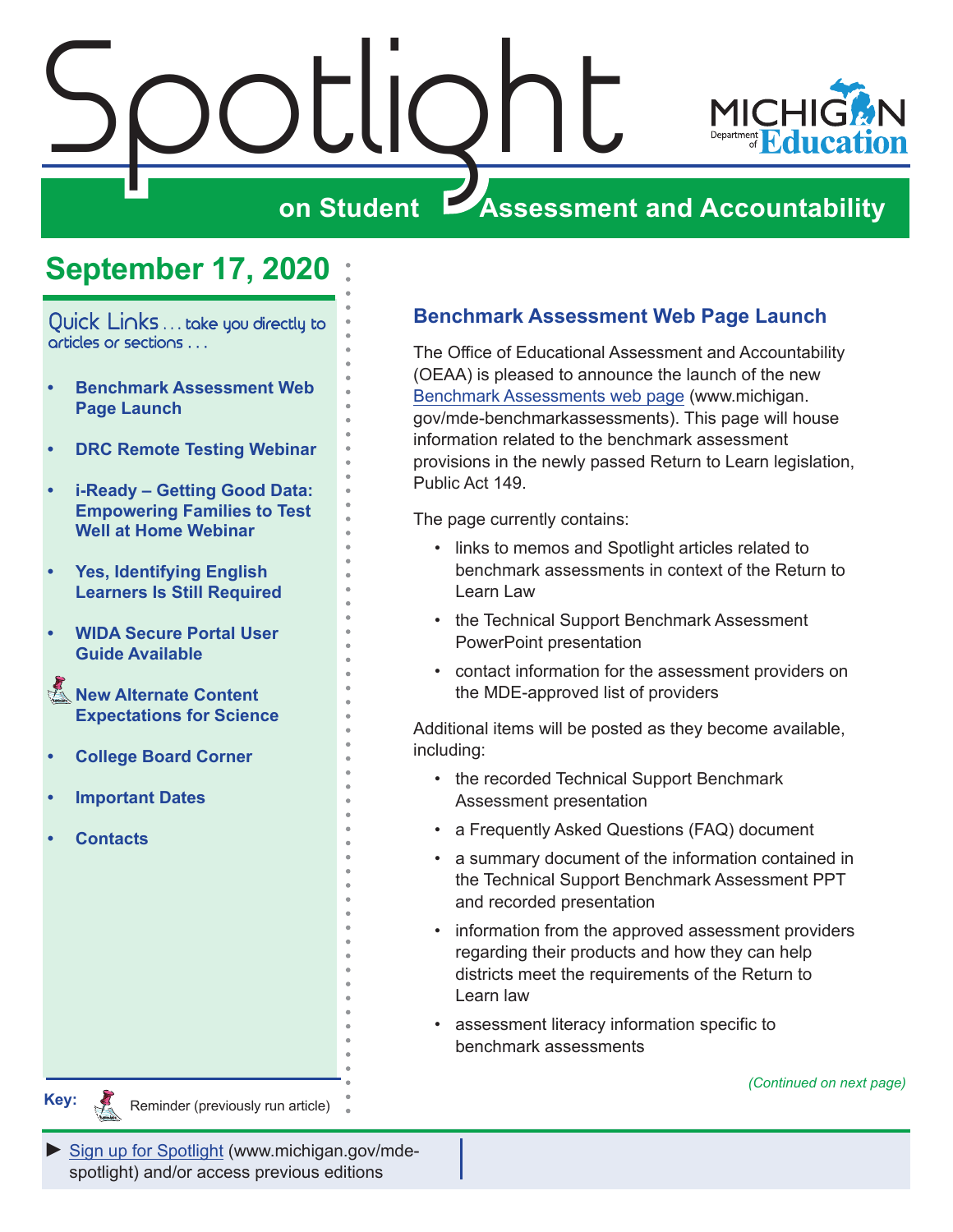<span id="page-1-0"></span>One frequently asked question OEAA has been receiving is, "Do I have to administer a benchmark assessment provided by Curriculum Associates, Data Recognition Corporation, NWEA, or Renaissance Learning?"

The answer is "No". The Return to Learn law provides districts with choice and flexibility. Districts' options include:

- benchmark assessment(s) offered by an assessment provider on the MDE-approved provider list
- benchmark assessment(s) or tool(s) that provide progress monitoring and enhanced diagnostics in reading and/or progress monitoring in mathematics
- local benchmark assessment(s), especially if used in previous years
- any combination of the three prior choices

## **DRC Remote Testing Webinar**

Data Recognition Corporation (DRC) will be hosting a remote testing webinar on **Monday, September 21, 2020 at 12 noon**. DRC is offering remote testing for the following assessments:

- Smarter Balanced Interim Assessments (grades 3-8)
- Early Literacy and Mathematics Benchmark Assessments (Grades K-2)

## **Webinar topics will include:**

- when remote testing should be used
- an overview of the remote testing process
- available resources for remote testing and where to find them
- a Question and Answer period

### **Webinar details:**

[Join the webinar](https://datarecognitioncorp.zoom.us/j/98356700493) (https://datarecognitioncorp.zoom. us/j/98356700493)

**Webinar ID:** 983 5670 0493

**or iPhone one-tap:** US: +13017158592,98356700493#

**or Telephone: US:** 888 475 4499 (Toll Free)

## **i-Ready – Getting Good Data: Empowering Families to Test Well at Home Webinar**

While you have been busy reimagining every aspect of the 2020 school year, Curriculum Associates has been focused on the one central theme that always drives our partnerships at this time of year: let's get the very best i-Ready data we can, so the learning paths for all students will be exactly what they need to thrive.

The Empowering Families webinar will introduce a range of custom resource material curated for district leaders, building leaders, teachers and families unifying the effort for successful at-home i-Ready testing. This session will also include an opportunity for collegial sharing and Q&A, as we continue to rise together to meet the oncoming scenarios of this unique back-to-school season.

Additionally, the Regional Vice President of Government Relations, Paul Rice, will join the webinar to discuss Michigan Public Act 149 for benchmark assessments in the fall.

*(Continued on next page)*

**Call Center: 877-560-8378** (select appropriate option) for assistance with assessment or accountability issues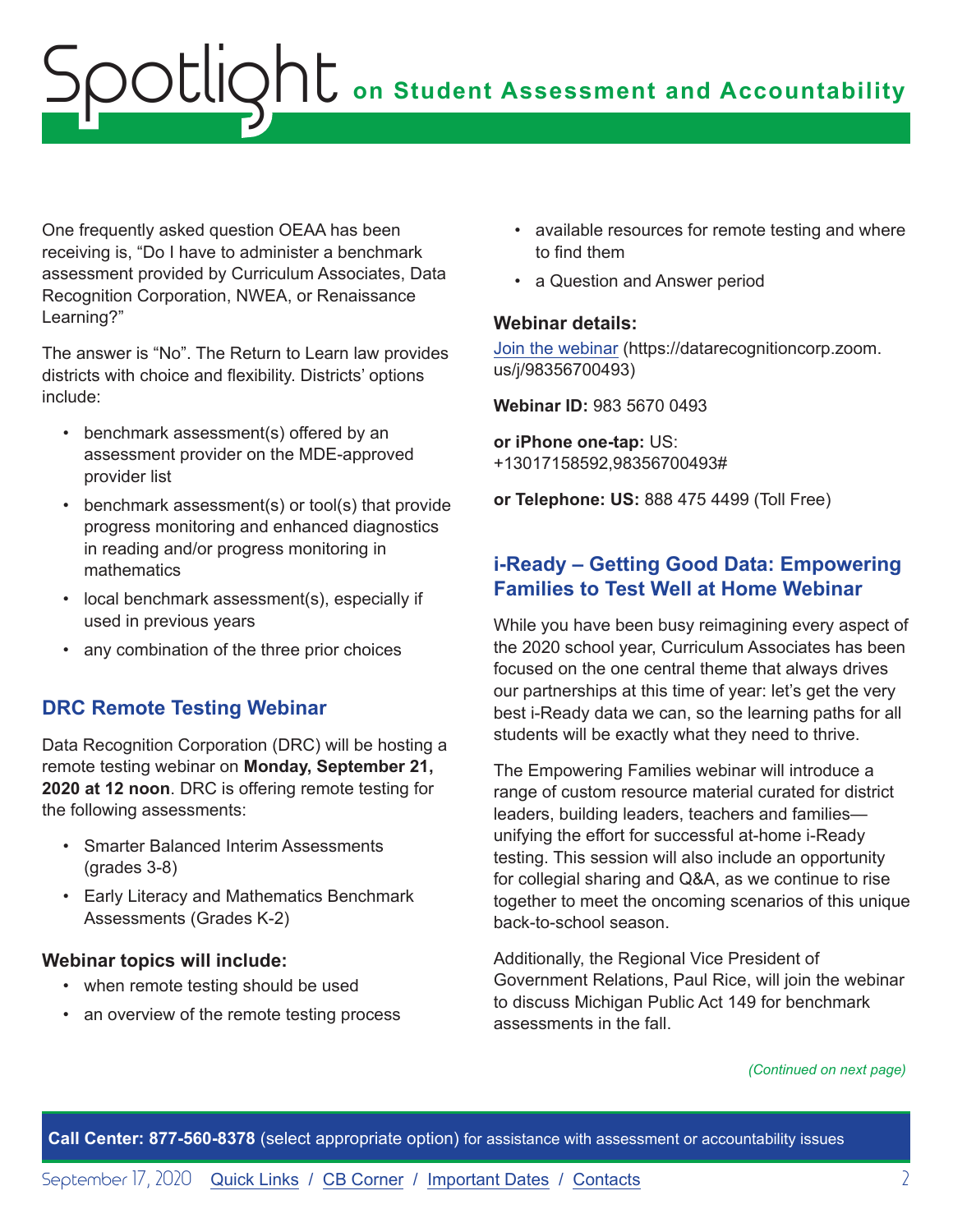<span id="page-2-0"></span>If you have questions, email [CurriculumAssociatesEvents@cainc.com.](mailto:CurriculumAssociatesEvents%40cainc.com?subject=)

Can't make it? If you are registered, you will receive the recording after the webinar via email.

### **Webinar Details**

**Tuesday, September 22, 8:30 a.m. ET (7:30 a.m. CT)**

[Register for webinar](http://web.cvent.com/event/f3954c45-6b32-4862-8369-9ec06d8066f8/summary?rp=00000000-0000-0000-0000-000000000000)

## **Yes, Identifying English Learners Is Still Required**

Regardless of the instructional mode being offered to students, schools are still responsible for identifying potential English learners (ELs). The requirement that the school's enrollment form includes the Michiganapproved Home Language Survey (HLS) questions for all new enrolling students has not changed. Once districts have identified potential ELs based on responses to the HLS, they may choose to screen students in-person (if possible) using the Kindergarten WIDA ACCESS Placement Test (K W-APT) or the WIDA Screener (grades 1-12).

Guidance on in-person screening of students can be found in the [In-Person WIDA Screening Considerations](https://www.michigan.gov/documents/mde/In-Person_WIDA_Screening_Considerations_698862_7.pdf) document on the WID[A web page](www.michigan.gov/wida) (www.michigan.gov/ wida). However, if districts are unable to screen inperson, they must follow the guidance outlined in the [Temporary Guidance for Identifying English Learners](https://www.michigan.gov/documents/mde/Temporary_Guidance_ELL_699656_7.pdf)  [During Remote Learning](https://www.michigan.gov/documents/mde/Temporary_Guidance_ELL_699656_7.pdf) document.

## **WIDA Secure Portal User Guide Available**

If you have recently been identified as your district's English Learner Assessment Coordinator, you will now be responsible for overseeing the WIDA assessments for your district. One of your responsibilities is to maintain user accounts for your district within the [WIDA Secure Portal](https://wida.wisc.edu/login) (https://wida.wisc.edu/login). This includes ensuring test administrators complete training by reviewing training scores, adding users, and inactivating accounts for educators who are no longer in the district or are no longer serving in that role. Directions for this are found in the Secure Portal User Guide, which is accessible at the top of the **My**  Account & Secure Portal page in the WIDA Secure [Portal.](https://wida.wisc.edu/login)

## **K** New Alternate Content Expectations for **Science**

New alternate content expectations for science have been approved and posted to the [MI-Access web page](http://www.michigan.gov/mi-access) (www.michigan.gov/mi-access). These new alternate content expectations for science replace the 2007 version of the Michigan Extended Benchmarks for Science.

The new alternate content expectations are based on the Michigan K-12 science performance expectations and the Next Generation Science Standards. The new expectations were developed by Michigan educators from both the science discipline and from the special education field. The [Michigan's Alternate Content](https://www.michigan.gov/documents/mde/Michigans_Alternate_Content_Expectations_for_Science_Development_Process_and_Structure_700072_7.pdf)  [Expectations for Science: Development Process and](https://www.michigan.gov/documents/mde/Michigans_Alternate_Content_Expectations_for_Science_Development_Process_and_Structure_700072_7.pdf)  [Structure](https://www.michigan.gov/documents/mde/Michigans_Alternate_Content_Expectations_for_Science_Development_Process_and_Structure_700072_7.pdf) document outlines the processed that was used in the development.

*(Continued on next page)*

**Call Center: 877-560-8378** (select appropriate option) for assistance with assessment or accountability issues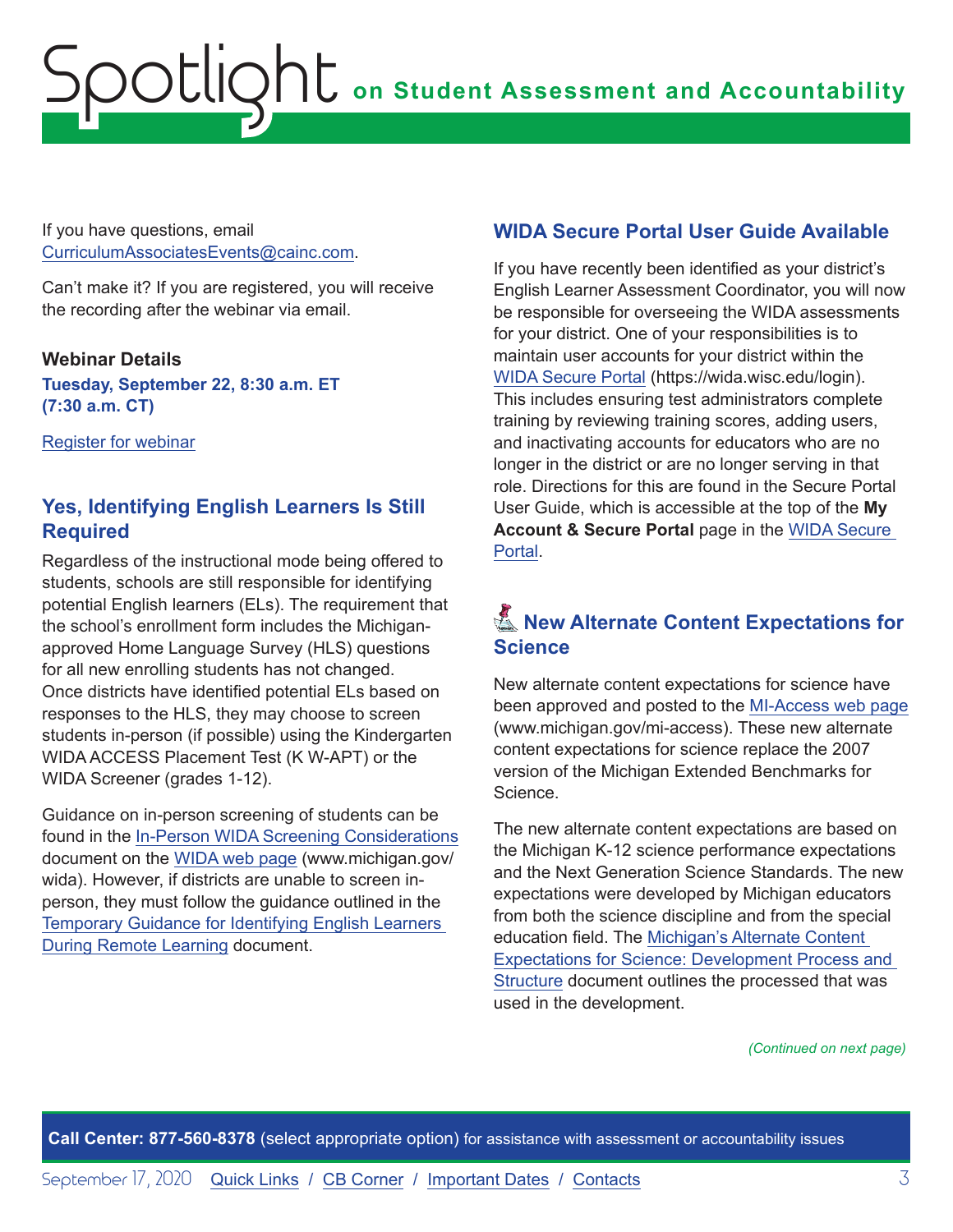The new alternate content expectations were developed to help teachers guide students who have the most significant cognitive disabilities in gaining access to and engaging in rich science educational experiences. Teachers are encouraged to start addressing these new alternate content expectations for students with the most significant cognitive disabilities this year. There is a set of expectations for each grade level from kindergarten through grade 5, and a set for middle school and high school. Each set has a full Michigan range of complexity (high, medium, and low), consistent with the English language arts and mathematics Essential Elements.

The new alternate content expectations will serve as the foundation for the MI-Access assessment in science, which is also designed for students with the most significant cognitive disabilities.

In Spring 2021, as in the past several years, MI-Access will assess science using the 2007 extended benchmarks for science in grades 4, 7 and 11. In 2022, MI-Access science will measure the new alternate content expectations in grades 5, 8 and 11. Both the new alternate expectations for science and the Legacy 2007 science extended benchmarks can be found on the MI-Access web page for [Michigan's Alternate](https://www.michigan.gov/mde/0,4615,7-140-22709_28463-162769--,00.html)  [Content Expectations for Social Studies and Science](https://www.michigan.gov/mde/0,4615,7-140-22709_28463-162769--,00.html).

**Call Center: 877-560-8378** (select appropriate option) for assistance with assessment or accountability issues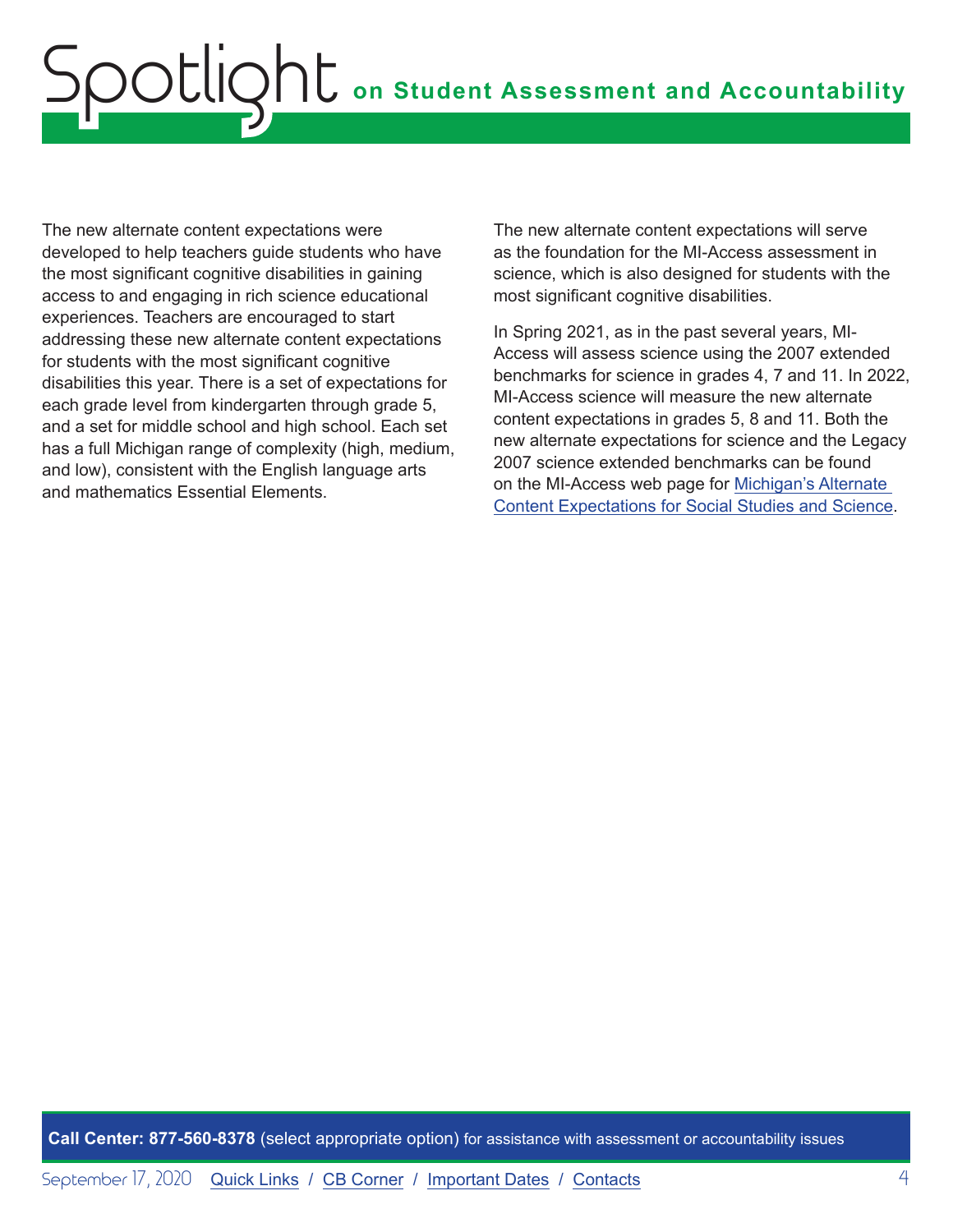**on Student Assessment and Accountability**

# <span id="page-4-1"></span>College Board Corner

*Information on SAT*®*, PSAT*™ *8/9, and PSAT*™*10 provided by the College Board*

### **September 23 SAT with Essay Reminders**

- No Pre-ID labels to be affixed to answer sheets will be sent.
- If you are planning for a makeup administration on October 27, do not forget to order makeup tests in the College Board test ordering site between September 23-25.

## **PSAT/NMSQT Reminders**

<span id="page-4-0"></span>Spotlight

- No pre-ID labels to be affixed to answer sheets will be sent.
- There is no accommodated window for PSAT/ NMSQT testing. Be sure to schedule testing for all students on your chosen primary test date. Students approved to test over two days, must test on the primary test date and on the day after.
- Ordering for the January PSAT/NMSQT administration will open in October.

## **PSAT 8/9 Reminders**

- No pre-ID labels to be affixed to answer sheets will be sent.
- Schools have two weeks from the chosen primary test date to get all students tested.

## **Fall 2020 Test Coordinator Supplement**

• College Board has published a [test coordinator](https://collegereadiness.collegeboard.org/pdf/test-coordinator-supplemental-guide.pdf)  [supplemental guide](https://collegereadiness.collegeboard.org/pdf/test-coordinator-supplemental-guide.pdf) (https://collegereadiness. collegeboard.org/pdf/test-coordinatorsupplemental-guide.pdf) for SAT School Day, PSAT/NMSQT, and PSAT 8/9. The document explains how the flexible policies provided for fall testing will affect how you administer the tests at your school, including explanations of how procedures may diverge from what is in the applicable Coordinator Manual. This supplement will **not** be shipped directly to schools.

• This is a national publication and may include information that is not applicable to Michiganprovided testing, such as testing PSAT 8/9 after October 29 and the October 17 PSAT/NMSQT.

## **Fall 2020 SAT with Essay Test Books and Procedures**

Because COVID-19 caused most Spring 2020 testing to be canceled, College Board has repurposed unused spring materials for SAT School Day administrations this fall.

- **September 23 SAT School Day** administration – test books will have "April 28, 2020" printed on the cover
- **October 14 SAT School Day** administration test books will have "April 14, 2020" printed on the cover
- **All SAT School Day test dates** complete field 3 on the Coordinator Report Form (CRF) using your actual administration date, **not** the date printed on the test books

**Call Center: 877-560-8378** (select appropriate option) for assistance with assessment or accountability issues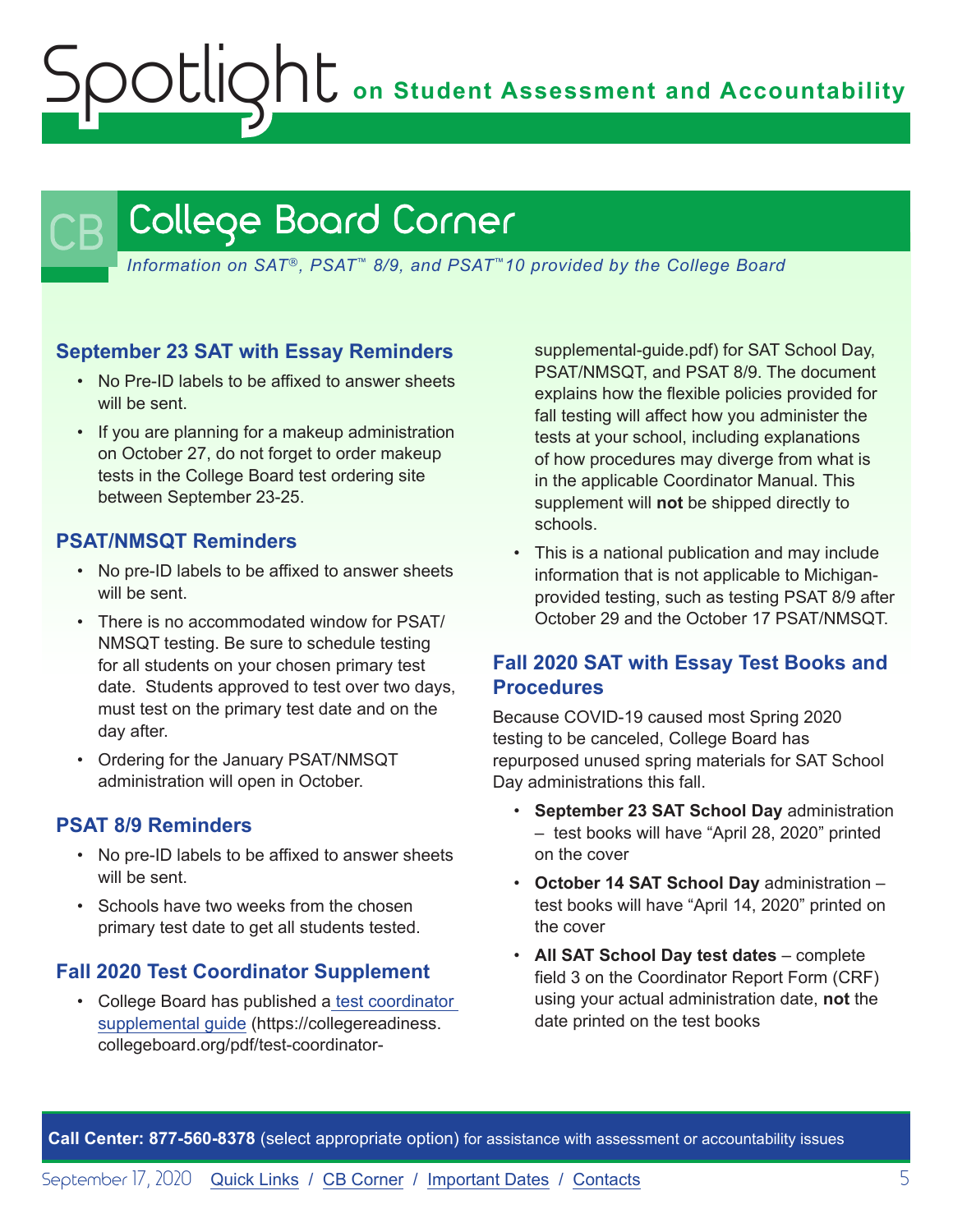# <span id="page-5-1"></span><span id="page-5-0"></span>**Important Dates**

# **Coming Next Week . . .**

### **September 23, 2020**

• **SAT with Essay** Fall 2020 administration date

# **September 2020**

## **PSAT 8/9**

### **September 21 – October 29, 2020**

• **PSAT 8/9** Fall 2020 administration window (Pick one primary administration date, and complete all makeup testing within two weeks of the primary administration date.)

## **Early Literacy and Mathematics**

#### **Now – October 29, 2020**

• Pre-Identification of students in the OEAA Secure Site for **Early Literacy and Mathematics Benchmark Assessments (K-2)**

#### **Now – October 30, 2020**

• **Early Literacy and Mathematics Benchmark Assessments (K-2)** Fall 2020 testing window

## **October 2020**

## **SAT with Essay**

### **October 14, 2020**

• **SAT with Essay** Fall 2020 administration date

#### **October 27, 2020**

• **SAT with Essay** Fall 2020 makeup administration (This makeup date can also be used as a third administration date.)

## **PSAT/NMSQT**

#### **October 14, 2020**

• **PSAT/NMSQT** Fall 2020 administration date

## **October 29, 2020**

• **PSAT/NMSQT** Fall 2020 administration date

## **November/December 2020**

#### **December 2, 2020 10 a.m.**

• Winter/Spring 2021 Technology Coordinator Training Zoom webinar

[Join the webinar](https://datarecognitioncorp.zoom.us/j/99441419689)

**Call Center: 877-560-8378** (select appropriate option) for assistance with assessment or accountability issues